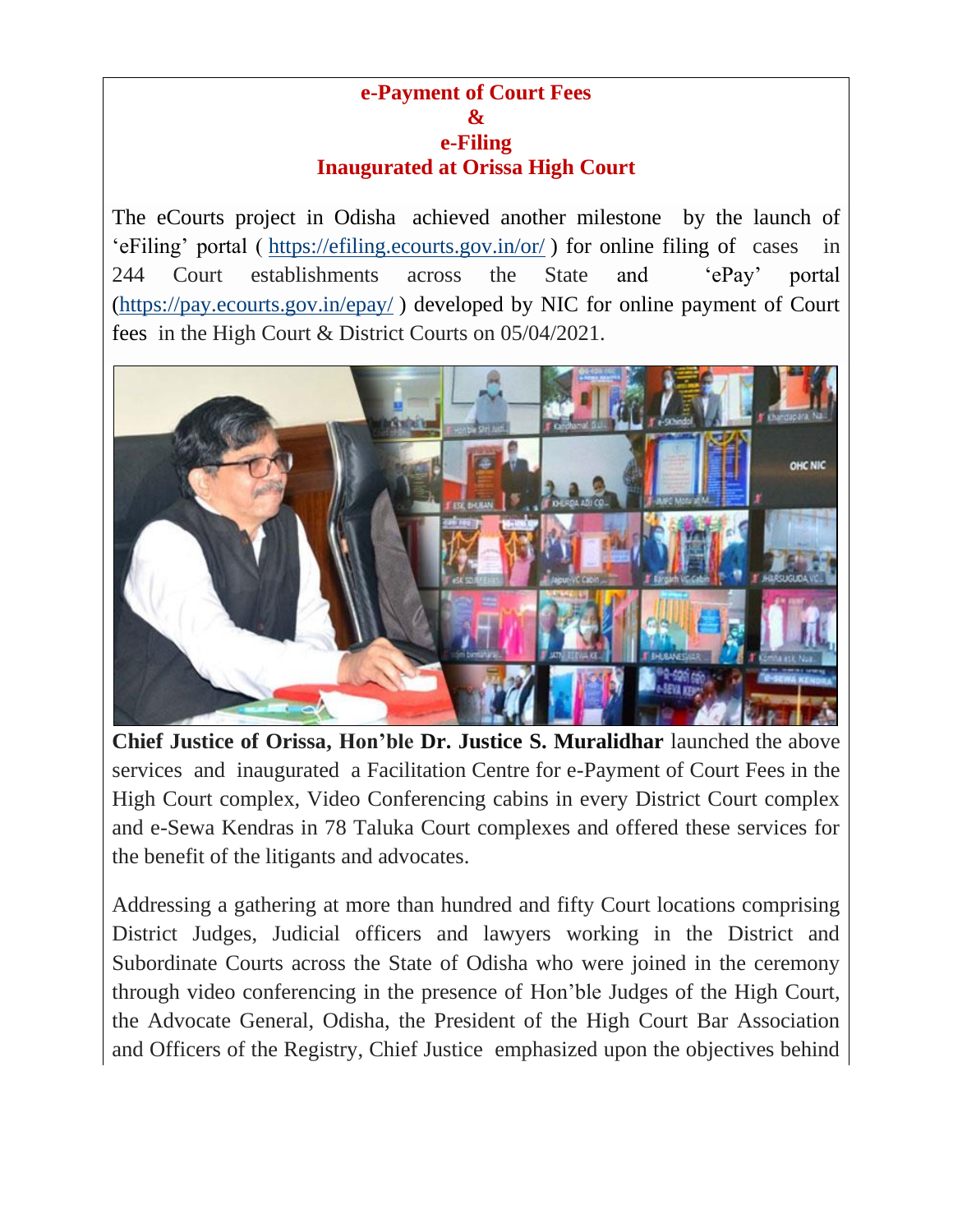launching these e-services and called upon them to embrace the new technology to enhance the efficiency of the State's judicial system.